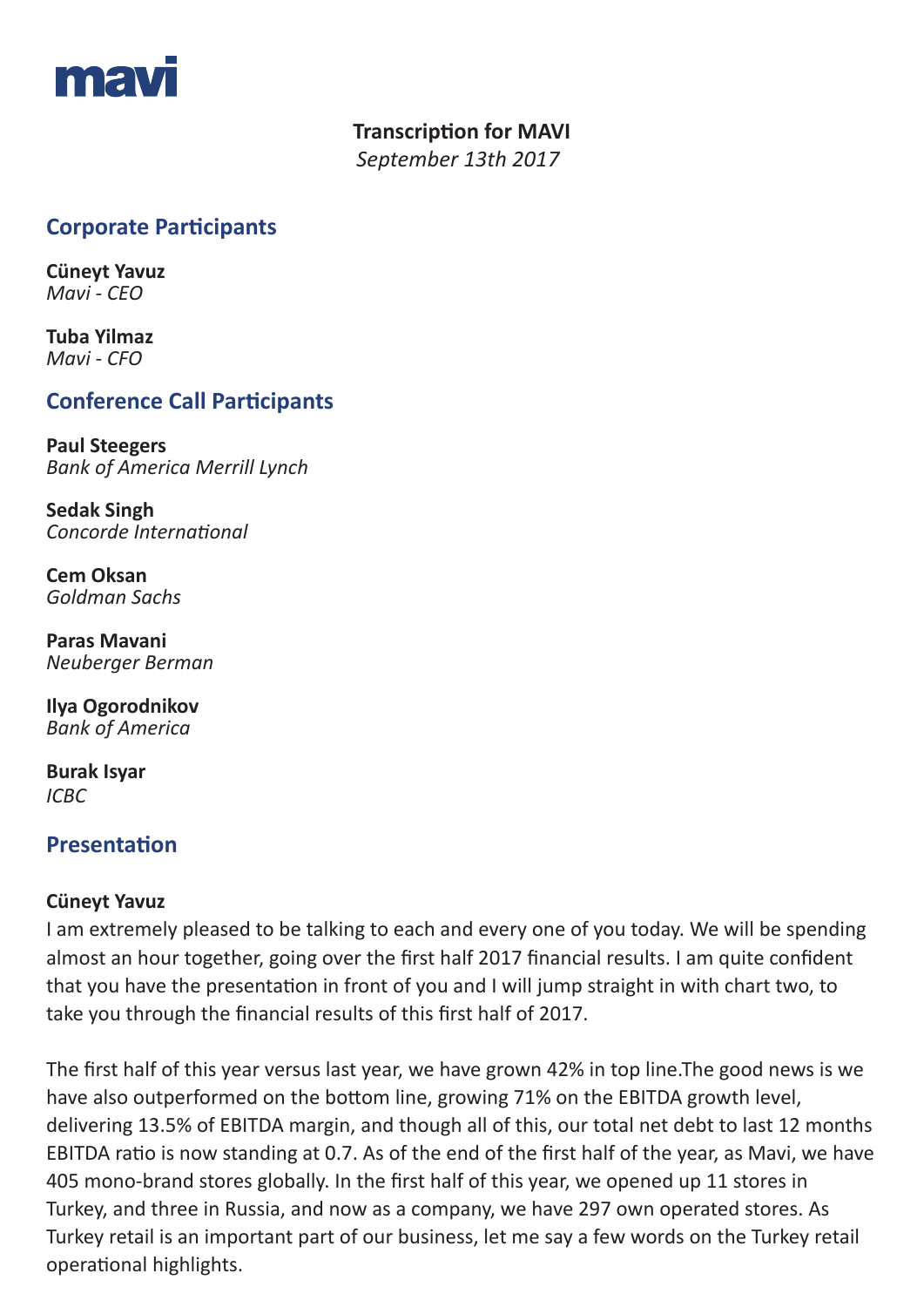

Turkey retail constitutes 63% of our total revenue, and in the first half of this year, we were able to continue our solid growth with 21.5% like-for-like growth in our retail operations. From a product category split perspective, almost 56% of our total sales is generated through our Lifestyle products, whereas 44% is coming out of Denim Bottoms, and in terms of our female/ male split, we have a 37% female and 63% male split. Further good news is that through this first half of the year, we have continued our new customer acquisition in a very solid pace. In this first half of the year, we gained 636,000 new customers, and at this point in time, we have 6.1 million Kartuş loyalty card member holders, which is a great enabler for our sustained business growth for coming weeks and months that are ahead of us.

If you take a look at our second quarter performance on chart three, you will note that in quarter two 2017 versus quarter two 2016, we have grown our business 46%, and on our first half comparison, we have grown 42%. And from a global revenue breakdown perspective, today, as a company, of our total business, 66% of our revenue is being generated via retail, 32% from wholesale and 2% from e-com, and we stand at TL 829 million of total revenue.

Focusing on Turkey and international separately, if you look at Turkey, we were able to grow in the quarter-to-quarter from 2016-2017 33%, while from first half to first half, 2016-2017, we grew 29%, and our retail business grew at 31% in Turkey, 21% in wholesale and 38% on e-com Turkey. From an international perspective, where we delivered TL 152 million of revenue, we grew 149% versus last year's first half of 2016, with retail growing at 35%, wholesale growing at 37% and e-comm growing 101%.

Going a bit deeper in terms of Turkey and Turkey retail performance, this first half of the year we opened up 11 stores, which enabled us to add on another 7,900 square metres of selling space, and at the same time, through the same period, we were able to expand 13 of our stores, adding on another 3,500 square metres of selling space in the Turkey environment. As some of you will recall, as a company not only are we adding new stores, but we are also expanding our stores, therefore, our total square metre store average has been and will continue to be in an increasing trend. As of this first half, we stand at 471 square metres, vis-à-vis 432 square metres, which was the case a year ago.

In terms of Turkey retail revenue, if you look at the growth coefficients of the 31%, a significant portion is coming from our like-for-like growth, coupled with new stores and expansions that have helped us in the journey of taking up TL 399 million revenue up to TL 525 million of revenue.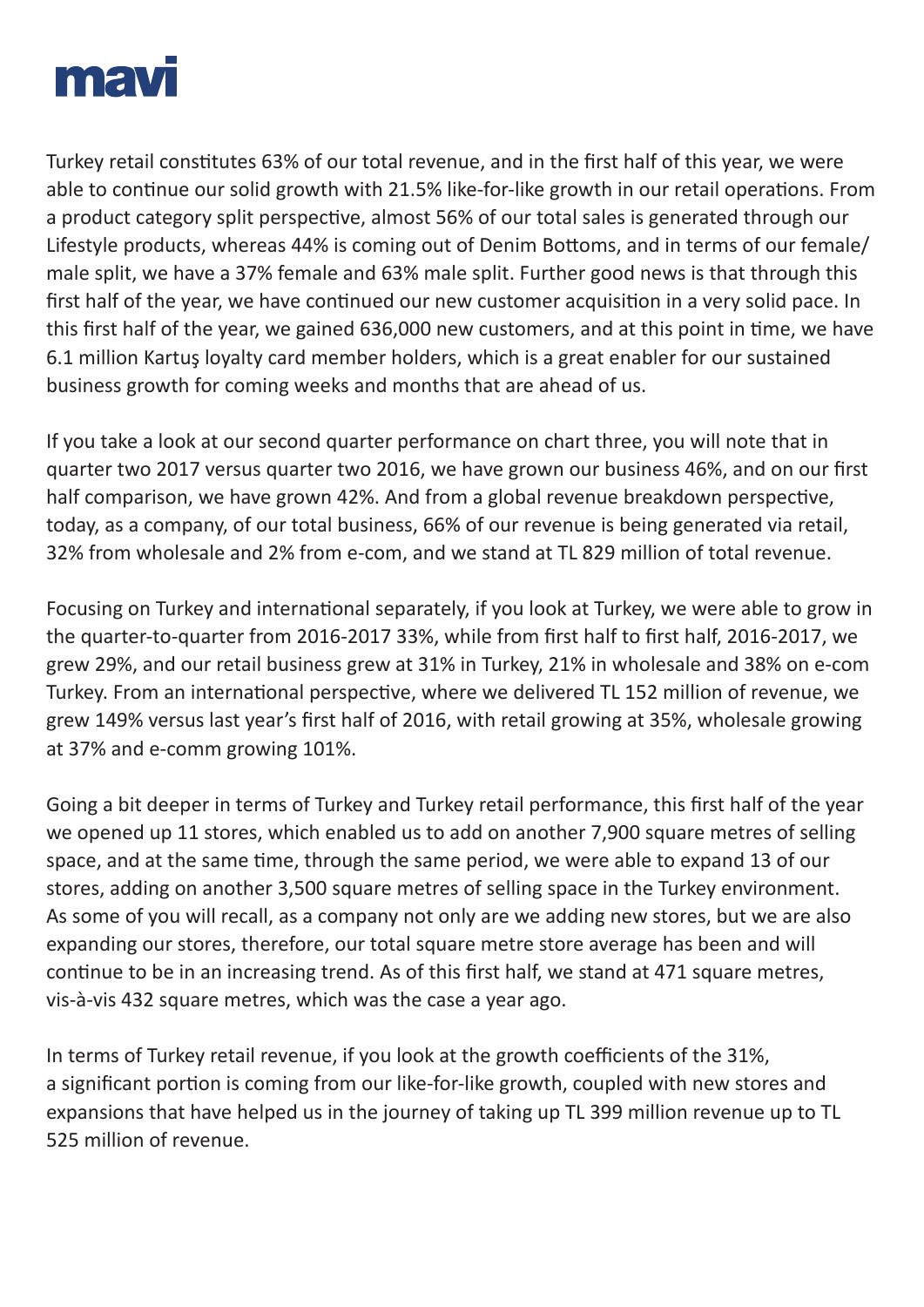

At this point in time, we stand in a position where we are selling – we have a total selling space of 128,000 square metres across Turkey, and our like-for-like growth stands at 21.5%, and in the same period of first half to first half, our selling space has grown 17.5% versus last year same period.

As you will recall, as a retailing and a great growth company, we are very much focused on delivering consistent and sustainable like-for-like growth performance. Across the years, we have typically averaged around 16% like-for-like, and I am confident to see and to share with you that this performance has been exceeded in the first half of the year, and we maintain our position that the 16% like-for-like performance will continue in the coming months and quarters for our company. The two coefficients of this like-for-like growth is coming from transaction and basket size, and the transaction growth, at this point in time , stands at 13.7%. As I shared with you, we are very much in a very positive mood in terms of the new traffic (increased traffic) and new customer acquisition, which is enabling our continued healthy transaction growth. At the same time, we are also able to maintain a good inflationary offsetting of pricing position and units per transaction and basket size that is taking place on our store level, which stands, as of the first half of this year, at 6.9%.

Not only are we growing on a like-for-like on the top line, but let me just elaborate a bit more in terms of the category healthiness and how we are faring in that area.In terms of blue jeans, our Denim Bottoms, we have grown 25% first half to first half, which constitutes 44% of our business. And our Lifestyle products, be it in t-shirts which grew at 24% or shorts at 40%, jackets at 71%, and accessories at 40%, is also a testament of us being able to deliver to the customers great products at the right price, where they are coming and buying and cherishing, and therefore, also, increasing our positive outlook for many months to come for repeat customers, to come and continue to shop at Mavi.

One of the key elements of our growth is not only the revenue growth, but we have a management team very much focused on making sure that month-in/month-out, we are putting all our efforts to make sure that we are becoming a more profitable company as we move down the track. I have already shared that our top line growth, which stands at 42%, is already exceeded through our EBITDA growth, it stands at 71%. The good news is that our gross profit has grown also 42% in the first half to first half comparison and stands at 50.6%. And at the same time, our net income has even grown faster at 95%, reaching 4.3% of our total sales.

Through doing all of this, we have a very strong cash conversion standing. In the first half of this year, we have a cash conversion ratio of 126%. This is, again, another testament of Mavi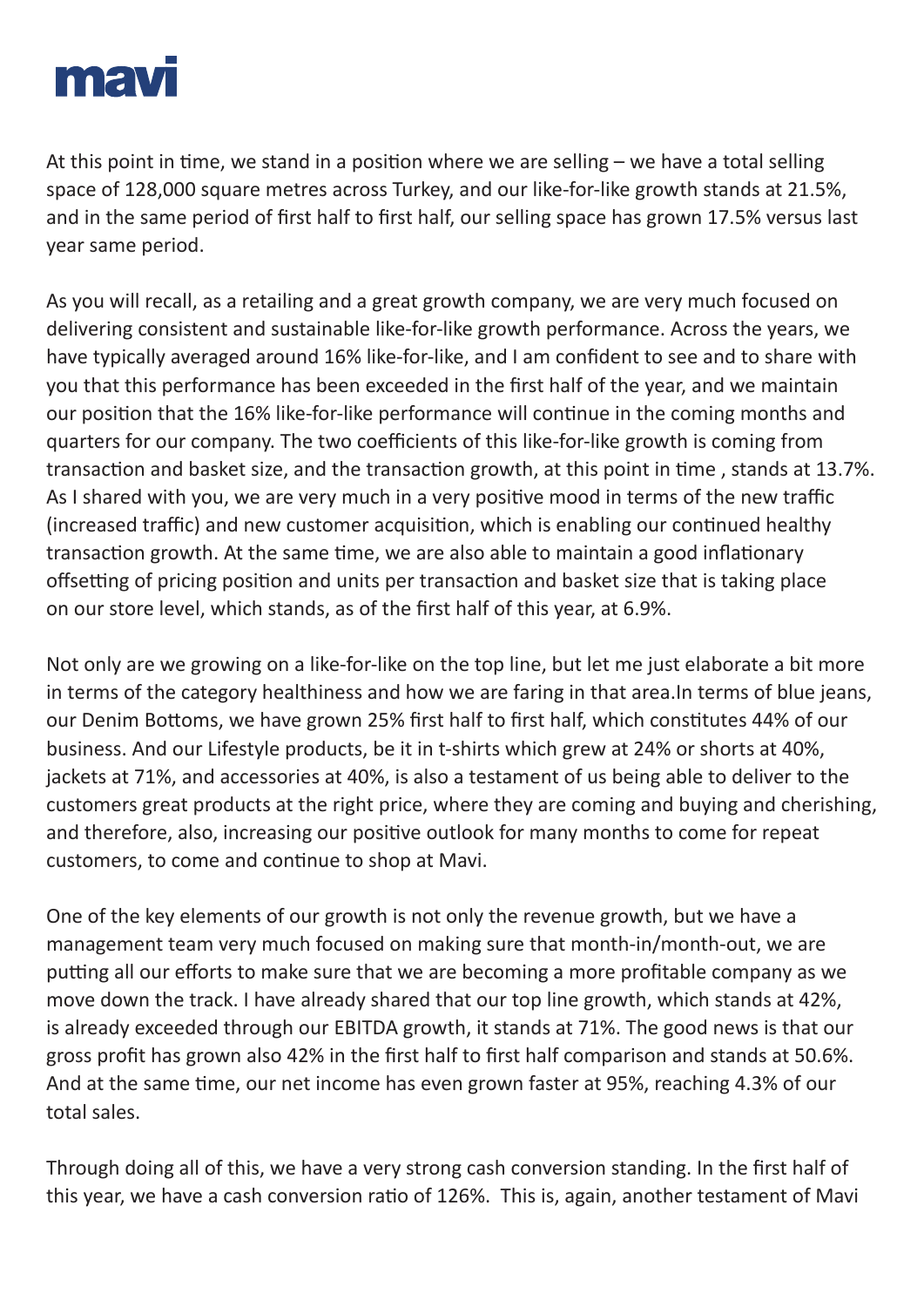

It is also another capability that we have been building, which is to make sure that we are operating the company with an open-to-buy mantra, which is a great enabler in terms of making sure that we have the right product in the right time on the shelf, which is a great enabler, also, for making sure that we have a very efficient inventory management.

Moving forward, through efficient CapEx management and healthy ratios, you will observe that our CapEx ratio stands at 4.4% of total sales. Some of you will recall that we maintain that as a company we target around 5% of total CapEx to sales ratio.The first half of the year is slightly lower than 5%, but in the second half, as we will continue to open up new stores, we believe this will be more in the realm of around 5%. And in terms of our debt breakdown, TL stands at 51% of our total debt, while euro stands at 30% and U.S. dollar stands at 19%, with a blended interest rate of around 8.1%. As I have already shared with you, with the great inventory management open to my management and right product mix and increased traffic, we are also seeing financial results becoming less and less levered and standing at a 0.7% ratio, which is extremely healthy, and we believe that, as a company, we will maintain this below 1 ratio for many months to come.

To wrap up, for the fiscal year 2017, we are very happy to be in a very positive trading environment.The Turkish consumer confidence has been high and the propensity to spend has been high, but as Mavi, I think we are beating the market in terms of getting in more and more of the customer, and giving out a good business performance result in the Turkish retail environment. We would close the year with opening up 26 net new stores. We are very confident that we will continue to deliver 16% plus like-for-like growth, month-in/month-out, and that our EBITDA margin improvement will continue in the quarters to come. We have very positive cash generation results that have come through, and we are also very confident that this positive cash generation result will continue in the coming quarters, and lastly but not least, as I mentioned, our debt/EBITDA will remain below 1 times in the coming quarters.

That, in the big picture, sums up what I have to share with you guys. I am more than happy to take questions. I believe the operator will guide us through, initially, through voice questions that may come through and for those who are online, we will also actively answer some of the on-voice questions.We will also take any questions that might popup through mail that may come to us. I will just hand it over to you to see if you have any questions that you need me to answer for you.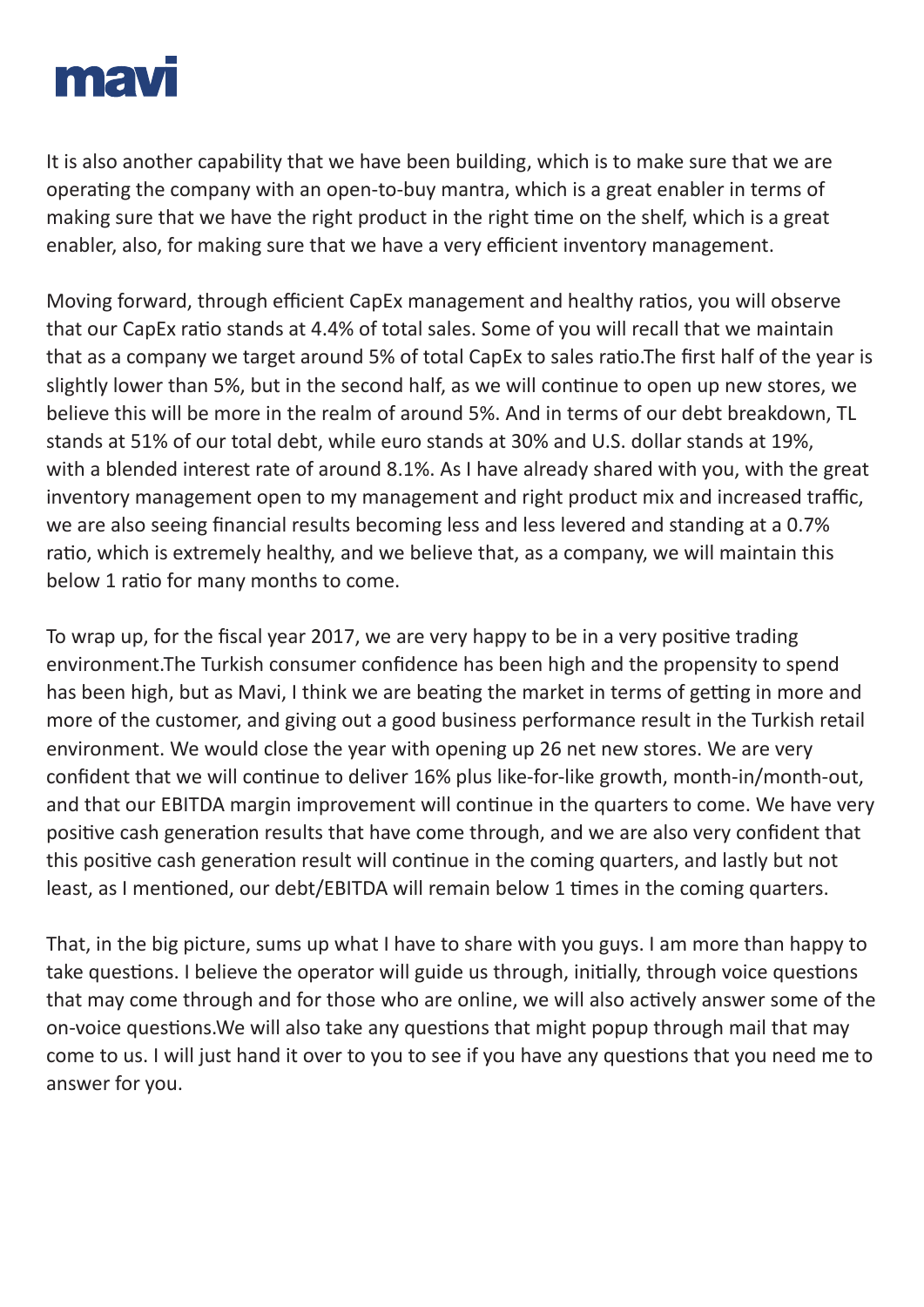

# **Question and Answer Session**

## **Operator**

*[Operator instructions]*

Our first question comes from Paul Steegers, Bank of America Merrill Lynch, please go ahead.

### **Paul Steegers**

I actually put my question through the web as well, but you could just talk a bit to your gross margins in terms of, obviously, they didn't really expand in the first, but you have such excellent revenue growth. Was there a lot of discounting to drive that excellent revenue growth and what were your markdowns? Can you talk a bit to that please, thank you?

## **Cüneyt Yavuz**

In terms of our overall trending, in terms of how we are managing our markdowns, actually, versus, I would say through the first half of the year, every month we have been on a downward trajectory in terms of how we are managing our markdowns. Meaning, we are very prudent in terms of how we are spending our money. Therefore, in the big picture, what I would say is markdowns is an area where this company is improving and will continue to improve. We have a very positive standing from that perspective.

Anything else from your side?

### **Paul Steegers**

If you, therefore… if markdowns were down as well and you saw such great like-for-like growth in top line, why was there no expansion in the gross margin. Can you just talk to the levers in the gross margin that may have meant flat gross margins? Thank you.

### **Cüneyt Yavuz**

The fundamental position due to not increase is the pricing ability or the capability that we have chosen not to take. As you know, Turkey came through a tough period of economics, therefore, we wanted to make sure that the consumer traffic and business [inaudible] was holding up there. Therefore, overall, if you look at us and we maintained the current margin status and ran through the business to increasing our top line per sector.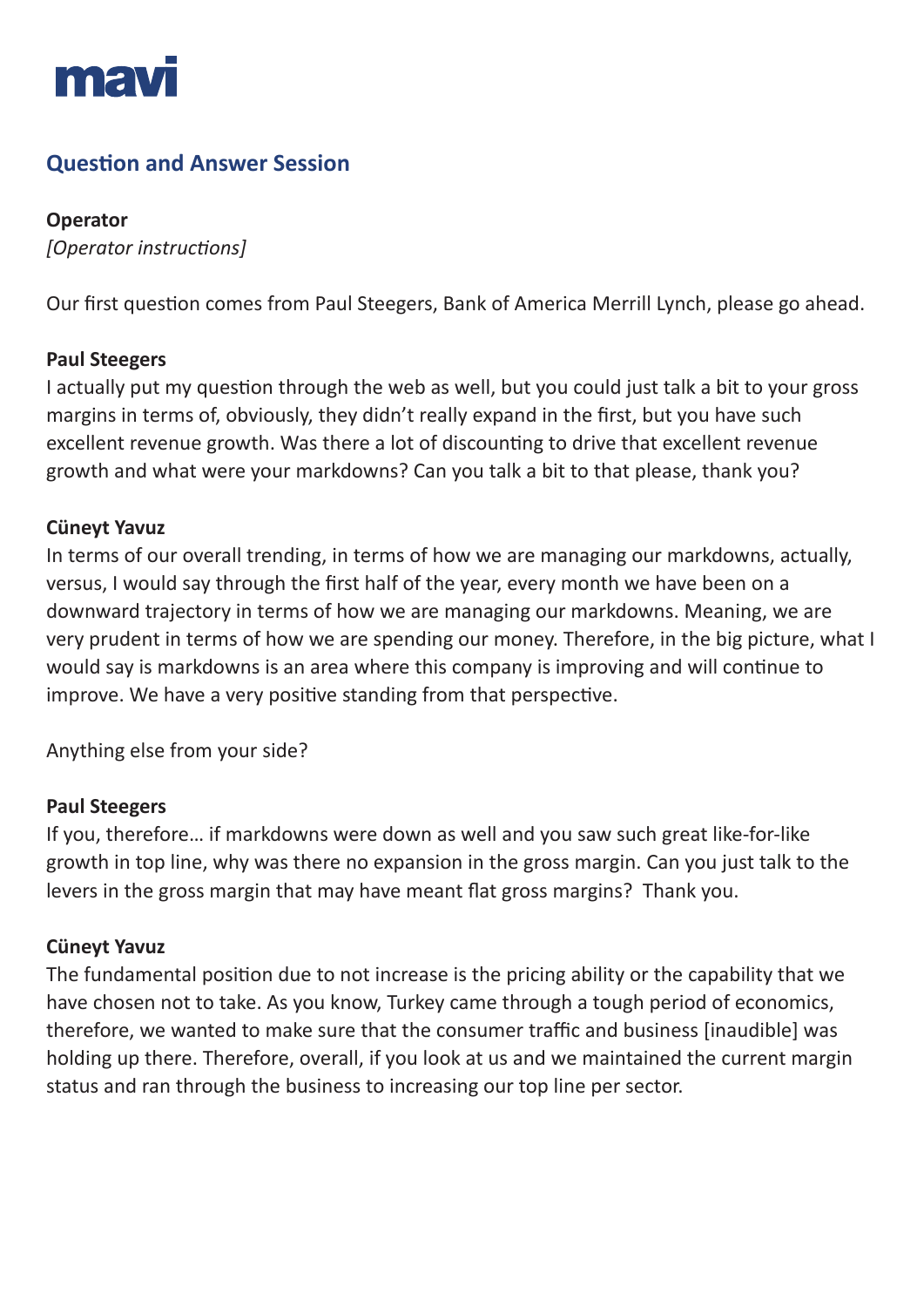

## **Operator**

Our next question comes from Sedak Singh, Concorde International. Please go ahead.

## **Sedak Singh**

I had a short question. So in the presentation you had shown 2016 adjusted for July sales, so I am trying to understand for 2017 your transaction growth and basket size growth. Would you have an idea how did you do in July and would you have an idea, like ex of July what was the performance like, because last year July was barren because of the coup attempt?

## **Cüneyt Yavuz**

I don't have the exact numbers for July to July there, but you are right in assuming to say that the second quarter was a lower base vis-à-vis the other quarters, and therefore this quarter, when we came through with more than 20% like-for-like, this was not an unexpected position for us and, hence, I underlined the fact not to low ball, but just to underline the fact that we are a solid 16% like-for-like company, so there are many quarters to come ahead of us when planning for how this company will do, regardless of this base effect that you're mentioning, that we will be a 16%+ like-for-like company in terms of growing. I hope that helps.

## **Operator**

Our next question comes from Cem Oksan, Goldman Sachs.Please go ahead.

## **Cem Oksan**

My question is regarding the new store openings in the second half of this year. In the first half you opened 11 stores in Turkey and you have 26 new store openings targeted for this year. My first question is why did you open just one store in the second quarter and are you confident on your target? The second question is what are you planning on Russia with your store openings in the second half? Thank you.

## **Cüneyt Yavuz**

We will close the year at 26 net stores, so that is our plan, that has been our budget and commitment, and we are confident that we will deliver against that. In terms of Russia, in the second half of the year we will open up two stores in Russia, so net-net on top of the level we have, we will open 15 net new stores in Turkey and two more stores in Russia. Thank you.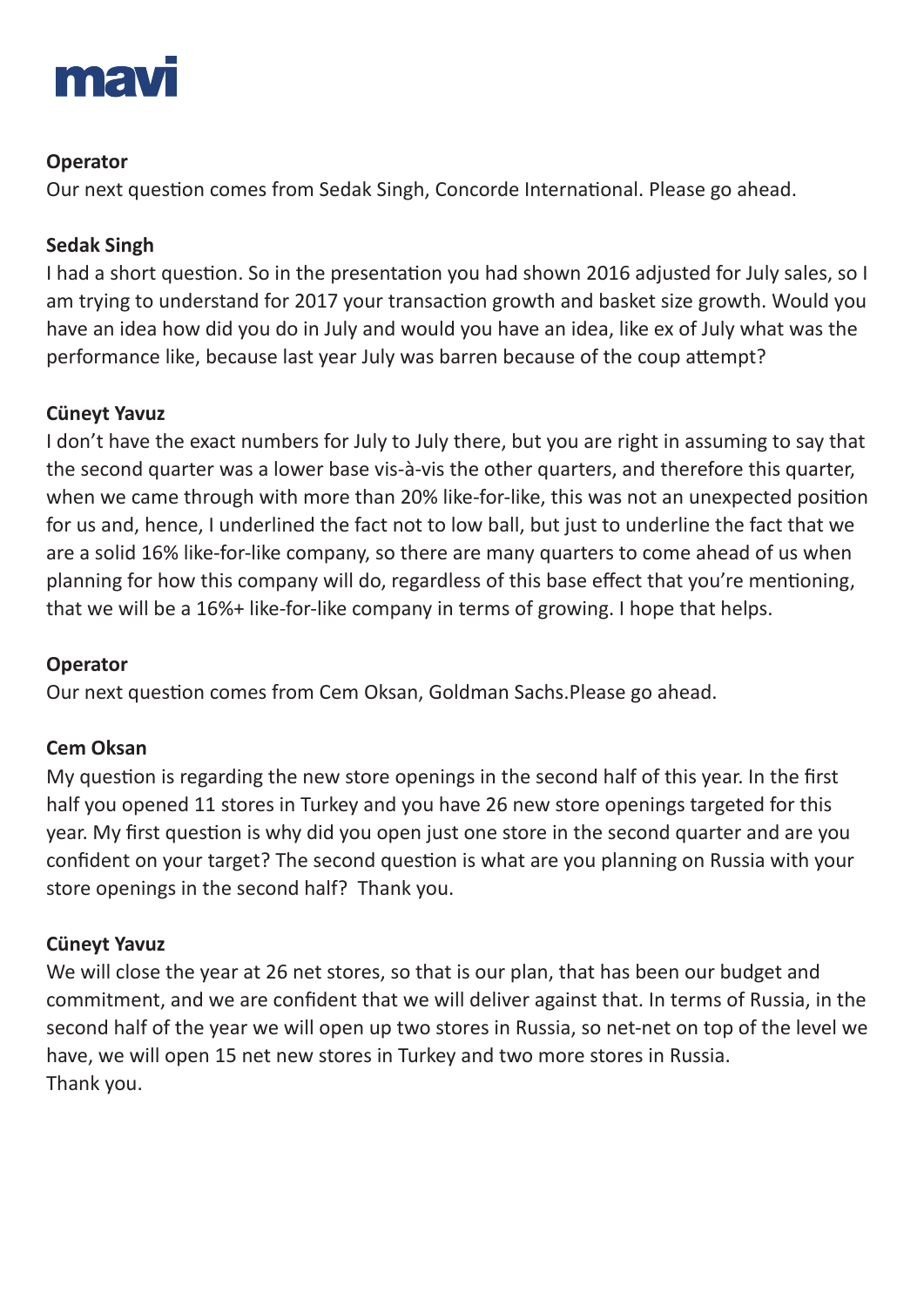

## **Operator**

We have a follow-up question from Sedak Singh, Concorde International. Please go ahead.

## **Sedak Singh**

I'm just curious to know, would you have an idea as to how much of your sales is coming from your loyalty customers versus non-loyalty cardholders?

## **Cüneyt Yavuz**

Yes, more than 80% of our customers who come in and shop at our retail shops use the loyalty card, so for the first half, it shouldn't be wrong if I said that around 85% of our total retail sales are coming through our loyalty cardholders.

## **Sedak Singh**

Perfect, thank you, so it's safe to assume that a lot of the growth is driven by these customers.

## **Cüneyt Yavuz**

Mavi has a very loyal and repeat coming customer base. Not only that, the good thing we do is that every year we average around acquiring almost around a million new customers and in the first half I'm very pleased to share that we've acquired 636,000 new customers that have never shopped with us, as well as of course we know through the loyalty cardholders. Now, they are being carded and they are part of our card programme, and we have 6.1 million gross cardholders, of that 4.4 million of them are actually users, and this is one of the secret or strong ingredients of Mavi performing on a retail level.

## **Operator**

Our next question comes from Paras Mavani, Neuberger Berman. Please go ahead.

## **Paras Mavani**

I just wanted to understand on slide 15 of your presentation, you're mentioning the other investing cash flows minus 39.5 for the first half of '17, and in the footnote it seems that from what I read that this should be an inflow rather than an outflow, so I'm just wondering if you can throw some light on that.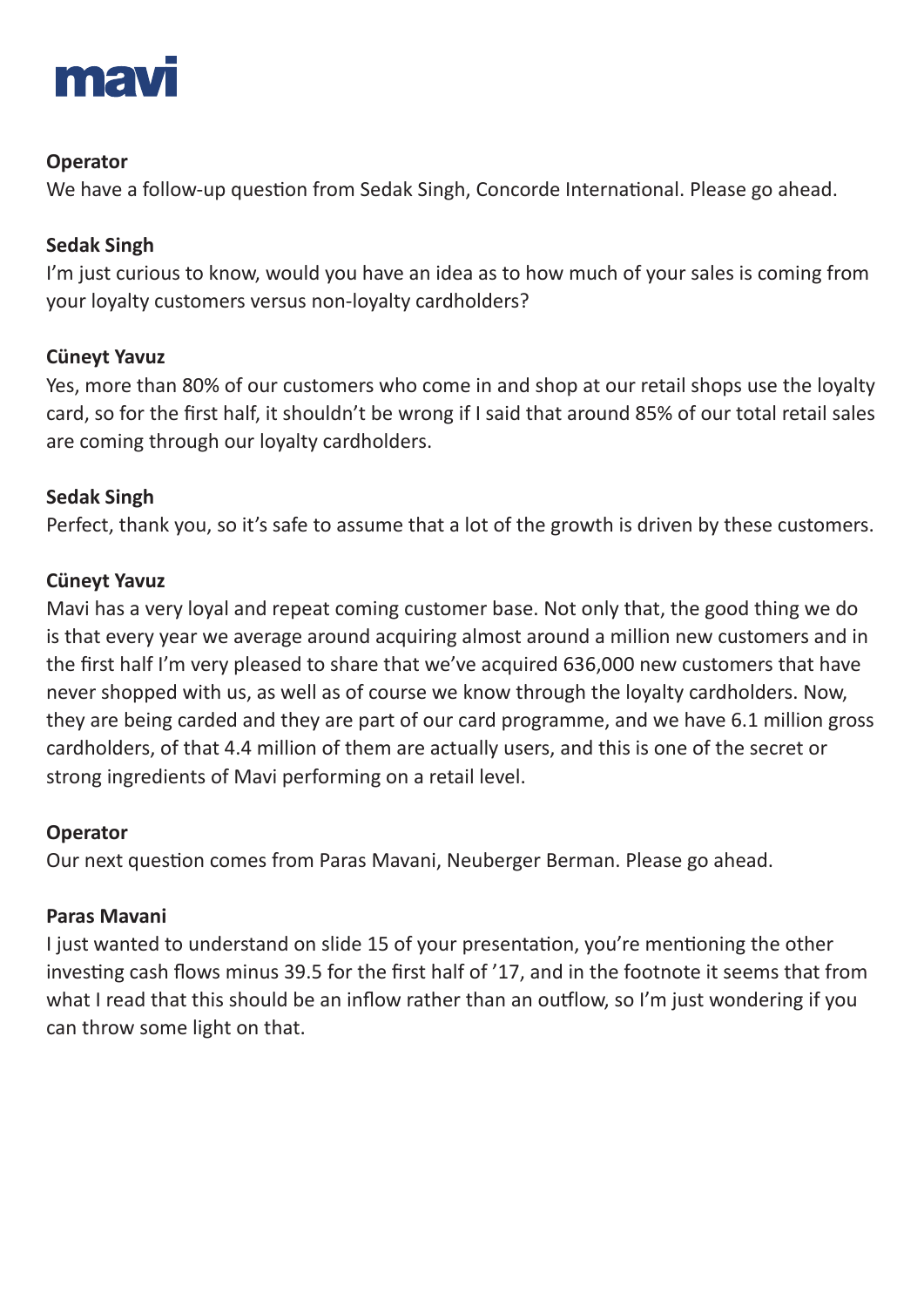

### **Cüneyt Yavuz**

Give me a second, let's analyse this. 39.5 million cash outflow that you see of the investing is the acquisition of the U.S. and Canadian businesses that we executed, and that's the payment for that.

**Sedak Singh** Okay.

**Cüneyt Yavuz**  Okay, is that clear?

**Sedak Singh** Oh, I'm sorry, please continue.

### **Cüneyt Yavuz**

So that's part of the acquisition that we did of our U.S. and Canadian businesses, and bringing it under one roof as Mavi [inaudible], so that was the 39.5 million, is the other investing cash flow that we see on that line.

### **Sedak Singh**

Okay and could you also let me know what were the proceeds from the asset sales and interest received?

### **Cüneyt Yavuz**

I will just analyse and get back to you. let's not keep the group holding and let's keep the questions and I will come back to you with the exact details of what the proceeds are in a while.

### **Operator**

Our next question comes from Ilya Ogorodnikov, Bank of America. Please go ahead.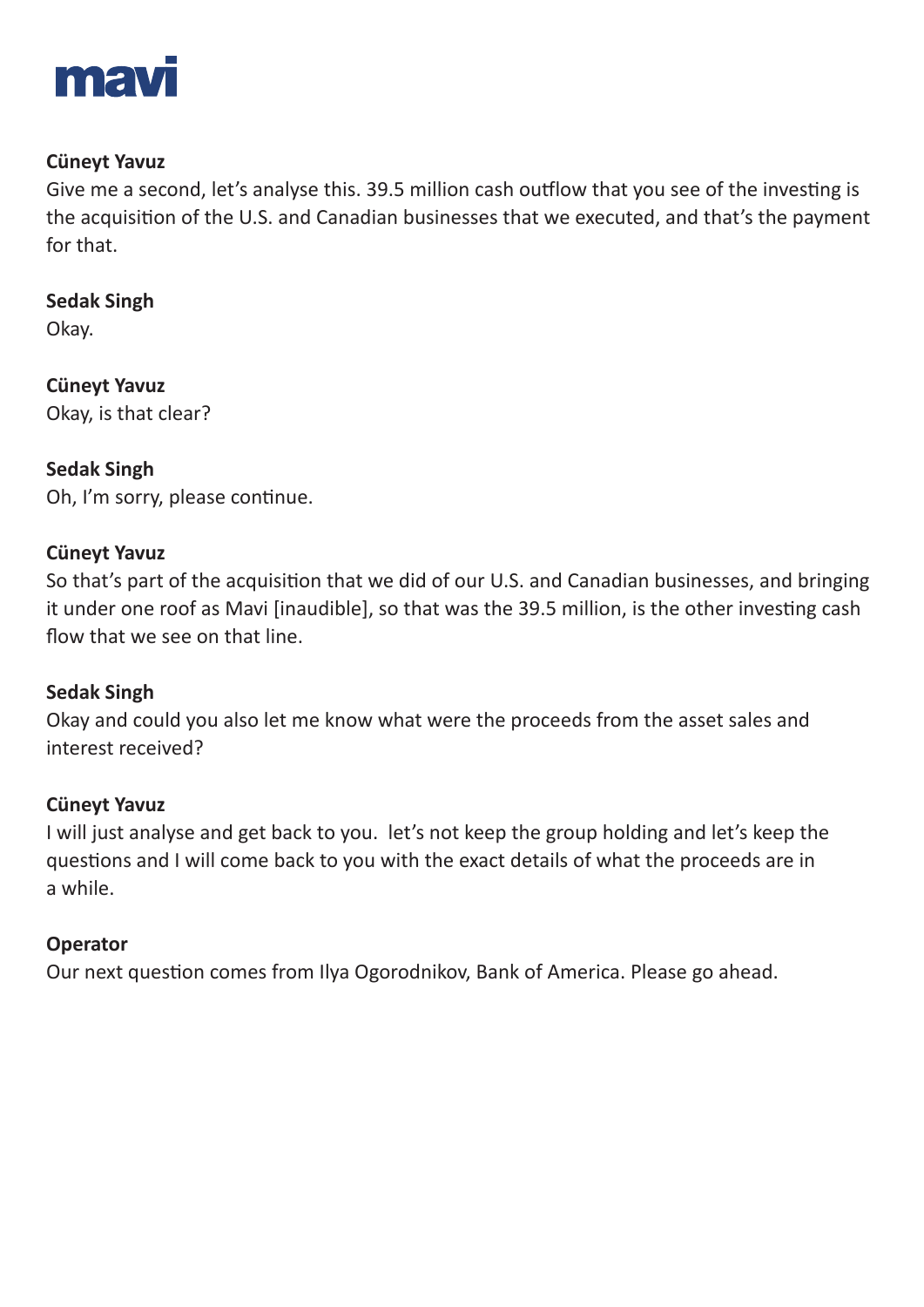

### **Ilya Ogorodnikov**

I have two questions, please. The first one is could you share with us some colour in terms of regional performance; I mean, in the U.S., Canada, Russia, and Europe, and secondly, could you give us maybe some indication in terms of seasonality between Q3 and Q4 that would help us build our expectations for the next quarterly divisions? Thank you very much.

### **Cüneyt Yavuz**

In terms of seasonality, one could say that in terms of the two seasons, it's almost a 50/50 split with winter being slightly above.We expect that because… as you know, in Turkey we have the [Ramadan, the Eid] period. This has also moved more towards the first half of the year, so that is also boosting some of the consumer demand and bringing it up front. We do expect that this year will be a split of sales, a 48 to 52 split in favour of fall/winter. In terms of the other reasons it's performing, they're in line with our budget, while Europe, U.S., Canada, Russia when I look at the numbers, they're all growing at single-digit hard currency numbers or local currency numbers.

### **Operator**

We have a follow-up question from Cem Oksan, Goldman Sachs. Please go ahead.

## **Cem Oksan**

My question is regarding the EBITDA margin actually. Do you expect any volatility in working capital over the remainder of the year and net debt to EBITDA to go down even further from these levels? The second question is where do you see the EBITDA margin by the end of this year? I mean, obviously your guidance is EBITDA margin year-on-year, but like how sustainable do you see the EBITDA margin going forward for the next year? If you can provide any colour on this, that would be helpful, thank you.

## **Cüneyt Yavuz**

In terms of the net debt to EBITDA margin, we foresee that it will remain under 1, so it's at 0.7, so it's going to be in this vicinity for the coming six months.When it comes to in terms where our EBITDA margin will be, you will recall that we started at around 13% and we are now standing at 13.5%, and again it will be in this ballpark figure for the rest of the year when we close the year.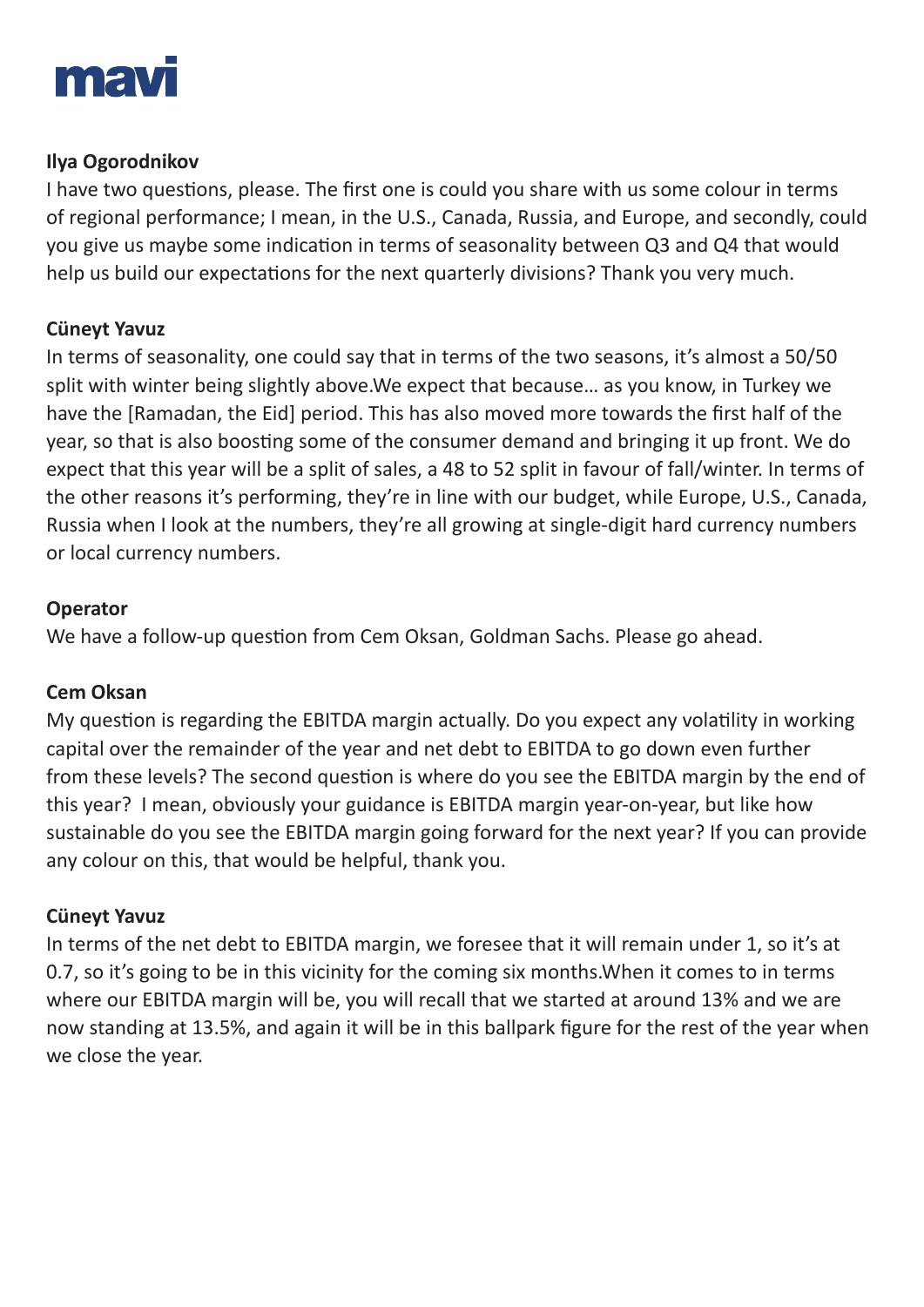

## **Operator**

Our next question comes from Burak Isyar, ICBC. Please go ahead.

## **Burak Isyar**

I missed the beginning of the presentation, so if this question was asked before, I am sorry. Could you please explain to me why the like-for-like growth expectation is lower than the first half? Thanks.

## **Cüneyt Yavuz**

The company, what we are giving as a guidance is that we are a 16% like-for-like growth company. The first half of the year we delivered more than that. As you will recall, Turkey had a low base in quarter two last year. We are very much happy with the strong consumer demand and the great growth numbers that we have brought in in the first half of the year. For the remainder of the year, we don't see it as a fall-back, but we are very confident that we will achieve this good momentum of healthy growth, standing at 16% or above like-for-like growth for the rest of the year, so that's our position. I hope that helps.

## **Operator**

We have no other audio questions. We can now switch to the written Q&A.

## **Cüneyt Yavuz**

Mike has asked about our dividend policy. Our position on our dividend policy is that we will distribute 30% of our net income, so that's our position in terms of our dividend policy.

There's another question. It's a question that is more centred around the like-for-like performance in terms of number of stores. Let me put it this way, of our total sales growth, about 80% of our growth is sales revenue, is coming from our like-for-like sales, and therefore you can take it from there in terms of the numbers I've given you in terms of how much of our like-for-like growth is coming in terms of revenues.

In terms of what will be the [trended] net financial expense level in the second half. We believe that it will be in the second half slightly lower than it is right now.